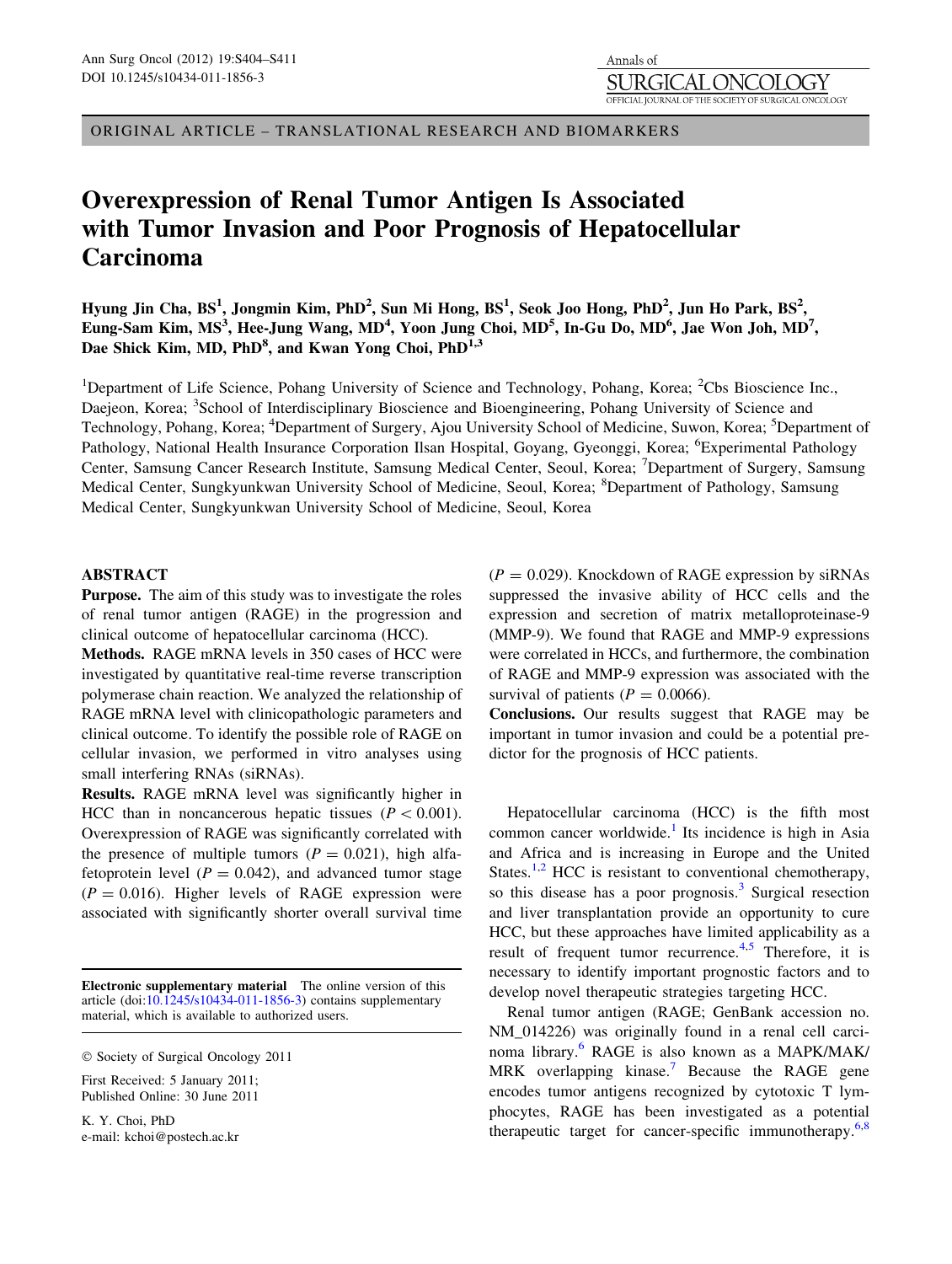<span id="page-1-0"></span>RAGE expression levels have been reported in several types of tumors including renal cell carcinoma, acute myeloid leukemia, and mesothelioma. $8-10$  $8-10$  $8-10$  However, the functional role of RAGE in the progression of cancer and the relationship between RAGE expression and clinical outcome of cancer patients remains largely unknown.

In this study, RAGE mRNA levels were found to be statistically significantly higher in 350 HCCs than in noncancerous hepatic samples as determined by quantitative reverse transcription-polymerase chain reaction (RT-PCR). Overexpression of RAGE gene was associated with several clinicopathologic features and poor prognosis of HCC patients. Inhibition of RAGE expression by small interfering RNA (siRNA) reduced the invasive ability of HCC cells, and at the same time decreased the expression and enzyme activity of matrix metalloproteinase-9 (MMP-9). Furthermore, simultaneous high expression of RAGE and MMP-9 was correlated with a poor prognosis. These results suggest that RAGE could be a useful prognostic marker and a potential therapeutic target for HCC.

# MATERIALS AND METHODS

## Patients and Tissue Samples

HCCs and surrounding noncancerous hepatic tissues were obtained with informed consent from 350 patients who underwent curative hepatectomy for primary HCC between the years 2001 and 2005 in the Department of Surgery, Samsung Medical Center, Korea. The study protocol was approved by the institutional review board of the Samsung Medical Center. Complete clinical data were available in all 350 cases (Table 1). The mean age of patients was 51 years (range 20–69 years). All patients had adequate liver function reserve, and had survived for at least 2 months after hepatectomy (median follow-up, 51.7 months; range 2.7–95.6 months). We defined recurrence as evidence of an overt new growing mass in the remaining liver, or as distant metastasis in radiologic studies. None of the patients had received treatment before surgery, such as transarterial chemoembolization or radiofrequency ablation. Immediately after hepatectomy, fresh tumors and background livers were partly snap-frozen in liquid nitrogen and stored at  $-80^{\circ}$ C, and were partly embedded in paraffin after fixation in 10% formalin for histological diagnosis. All available slides stained with hematoxylin and eosin were reviewed. Tumor grading was based on the criteria of Edmondson and Steiner.<sup>[11](#page-6-0)</sup> Tumor stages were identified according to the conventional tumor, node, metastasis system defined in the cancer staging manual of the American Joint Committee on Cancer (6th edition).

TABLE 1 Relations between mRNA levels of RAGE and clinicopathologic features in HCC

| Clinicopathologic<br>parameters | No. of patients ( $N = 350$ )  |                         | P value |
|---------------------------------|--------------------------------|-------------------------|---------|
|                                 | <b>High RAGE</b><br>$(n = 99)$ | Low RAGE<br>$(n = 251)$ |         |
| Age                             |                                |                         | 0.653   |
| $<$ 55 y                        | 64                             | 154                     |         |
| $\geq 55$ y                     | 35                             | 97                      |         |
| Sex                             |                                |                         | 0.342   |
| Male                            | 74                             | 201                     |         |
| Female                          | 25                             | 50                      |         |
| Hepatitis B virus               |                                |                         | 0.347   |
| Absent                          | 18                             | 59                      |         |
| Present                         | 81                             | 192                     |         |
| Hepatitis C virus               |                                |                         | 0.307   |
| Absent                          | 97                             | 238                     |         |
| Present                         | $\overline{2}$                 | 13                      |         |
| Liver cirrhosis                 |                                |                         | 0.943   |
| Absent                          | 52                             | 129                     |         |
| Present                         | 47                             | 122                     |         |
| Tumor stage                     |                                |                         | 0.016   |
| I                               | 30                             | 98                      |         |
| П                               | 39                             | 111                     |         |
| III and IV                      | 30                             | 42                      |         |
| AFP level                       |                                |                         | 0.042   |
| $<$ 100 ng/ml                   | 45                             | 146                     |         |
| $\geq$ 100 ng/ml                | 54                             | 105                     |         |
| Vascular invasion               |                                |                         | 0.094   |
| Absent                          | 30                             | 102                     |         |
| Present                         | 69                             | 149                     |         |
| Tumor number                    |                                |                         | 0.021   |
| Single                          | 69                             | 205                     |         |
| Multiple                        | 30                             | 46                      |         |
| Tumor size                      |                                |                         | 0.250   |
| $<$ 5 cm                        | 53                             | 153                     |         |
| $\geq 5$ cm                     | 46                             | 98                      |         |
| Edmondson grade                 |                                |                         | 0.546   |
| Ι                               | 6                              | 23                      |         |
| $\mathbf{I}$                    | 83                             | 208                     |         |
| III and IV                      | 10                             | 20                      |         |
| Child-Pugh class                |                                |                         | 0.851   |
| A                               | 96                             | 246                     |         |
| B                               | 3                              | 5                       |         |

<sup>a</sup> Cutoff value for copy number ratio of the RAGE mRNA was 0.022

# RNA Extraction and cDNA Synthesis

RNA extraction and cDNA synthesis were conducted as described previously.<sup>[12,13](#page-6-0)</sup> Briefly, total RNAs were extracted from cancerous and surrounding noncancerous frozen tissues with the RNeasy Mini kit (Qiagen) with DNase I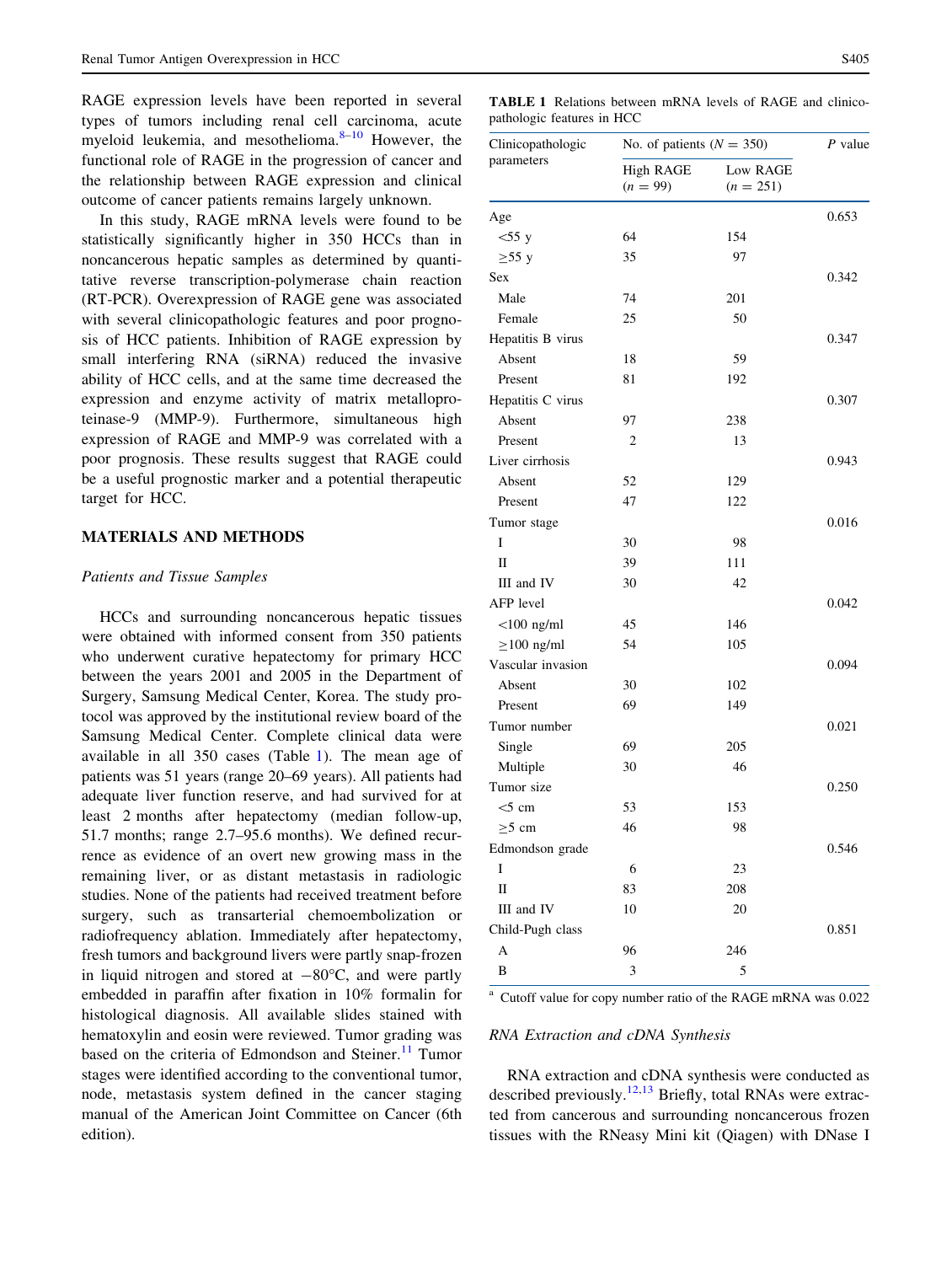treatment. The integrity of all tested total RNA samples was verified with a Bioanalyzer 2100 (Agilent Technologies). Samples containing 4 µg of total RNA were incubated with 2 µl of 10 µM oligo  $d(T)_{18}$  primer (Genotech) at 70°C for 7 min then cooled on ice for 5 min. After adding the enzyme mix to the annealed total RNA sample, the reaction mixture was incubated at 42°C for 90 min before heat inactivation of reverse-transcriptase at 80°C for 10 min.

#### Quantitative Real-time PCR

Real-time PCR amplifications were conducted as described previously.<sup>[12,13](#page-6-0)</sup> Briefly, the real-time PCR analysis was performed in a total volume of  $10 \mu l$  with the ABI PRISM 7900HT (Applied Biosystems) with amplification steps as follows: an initial denaturation step at  $95^{\circ}$ C for 10 min, followed by 45 cycles of denaturation at  $95^{\circ}$ C for 15 s, and elongation at  $60^{\circ}$ C for 1 min. The primer and probe sequences were designed with Primer Express 3.0 (Applied Biosystems) and all probe sequences were labeled with FAM at the 5' end and with TAMRA at the 3' end (Supplementary Table 1). The expression levels of RAGE and MMP-9 were assessed as the threshold cycle  $(C_T)$  in triplicate and then normalized relative to those of reference genes (B2M, GAPDH, HMBS, HPRT1, and SDHA) as the internal control.<sup>14</sup> Using the  $\Delta C_T$  values (target gene  $C_T$  – average  $C_T$  of reference genes), the mRNA copy number ratio was calculated as  $2^{-\Delta Ct}$ . Standard curves were constructed from the results of simultaneous amplifications of serially-diluted cDNA samples.

# Cell Culture and siRNA Transfection

Human HCC cell lines (Hep3B, HepG2, Huh7, and SK-Hep1) were purchased from ATCC (Manassas, VA); SH-J1 was obtained from Dr. Dae-Ghon Kim (Chonbuk Univer-sity, Korea).<sup>[15](#page-7-0)</sup> All cell lines were maintained in Dulbecco modified Eagle medium, supplemented with 10% fetal bovine serum and  $1\%$  penicillin–streptomycin at  $37^{\circ}$ C under  $5\%$  CO<sub>2</sub>. For siRNA transfection, RAGE-specific siRNA and negative control siRNA were purchased from Bioneer (Korea). The target sequence of RAGE siRNA was 5'-GAAACUACUAUGCAUGUAA-3'. Cells were transfected with RAGE siRNA or negative control siRNA at a final concentration of 100 nM by use of Lipofectamine 2000 (Invitrogen) according to the manufacturer's instructions. Cells were collected 48 h after transfection for protein extraction and subsequent analyses.

#### Western Blot Analysis

Western blotting was performed as described previously.<sup>[16](#page-7-0)</sup> Anti-RAGE antibody was purchased from Abcam. Anti- $\beta$ -actin was obtained from MP Biomedicals. Horseradish peroxidase–conjugated secondary antibodies were obtained from Zymed Laboratories.

#### Invasion Assay

Cell invasion was assessed by using a 24-well invasion chamber coated with Matrigel (BD Biosciences). Cells  $(1 \times 10^4$ /well) were seeded onto the upper chamber with a serum-free medium. The lower chamber contained a medium with 10% fetal bovine serum. After incubation for 24 h, noninvasive cells were removed with a cotton swab and the membrane was fixed with 3.5% paraformaldehyde and stained with 0.1% crystal violet. Invasive cells were counted at  $400 \times$  magnification under a microscope.

#### Gelatin Zymography

The sample was loaded onto an 8% polyacrylamide gel containing 0.1% gelatin for sodium dodecyl sulfate–polyacrylamide gel electrophoresis. The gel was washed with 2.5% Triton X-100 for 30 min to remove sodium dodecyl sulfate and incubated at  $37^{\circ}$ C in 50 mM Tris–HCl, 5 mM CaCl<sub>2</sub> (pH 7.6) for 24 h. The gel was then stained with 0.25% Coomassie Blue for 30 min and destained until bands became clear.

#### Statistical Analysis

All statistical analyses were conducted with the open source statistical programming environment R. Significant differences between gene expression levels were evaluated by Student's t-test. For determination of cutoff value, a walking cutoff was run from the first quartile (25th percentile) to the third quartile (75th percentile) of RAGE mRNA levels. For each cutoff value, the patient samples were subdivided into two groups, with values below or above the particular cutoff. The log rank test was performed to compare the length of overall survival (OS) in the respective groups, and the cutoff value yielding the largest difference in OS was selected. Correlation between gene expression and clinicopathologic variables was evaluated by the  $\chi^2$  test. The differences between Kaplan– Meier survival curves for OS or disease-free survival (DFS) were examined by the log rank test. The Cox proportional hazard regression model was used to identify independent prognostic factors for OS.  $P$  values of  $< 0.05$ were considered statistically significant.

# RESULTS

## Overexpression of RAGE in HCC

Real-time RT-PCR analysis for RAGE mRNA was performed for a total of 350 HCCs and 115 noncancerous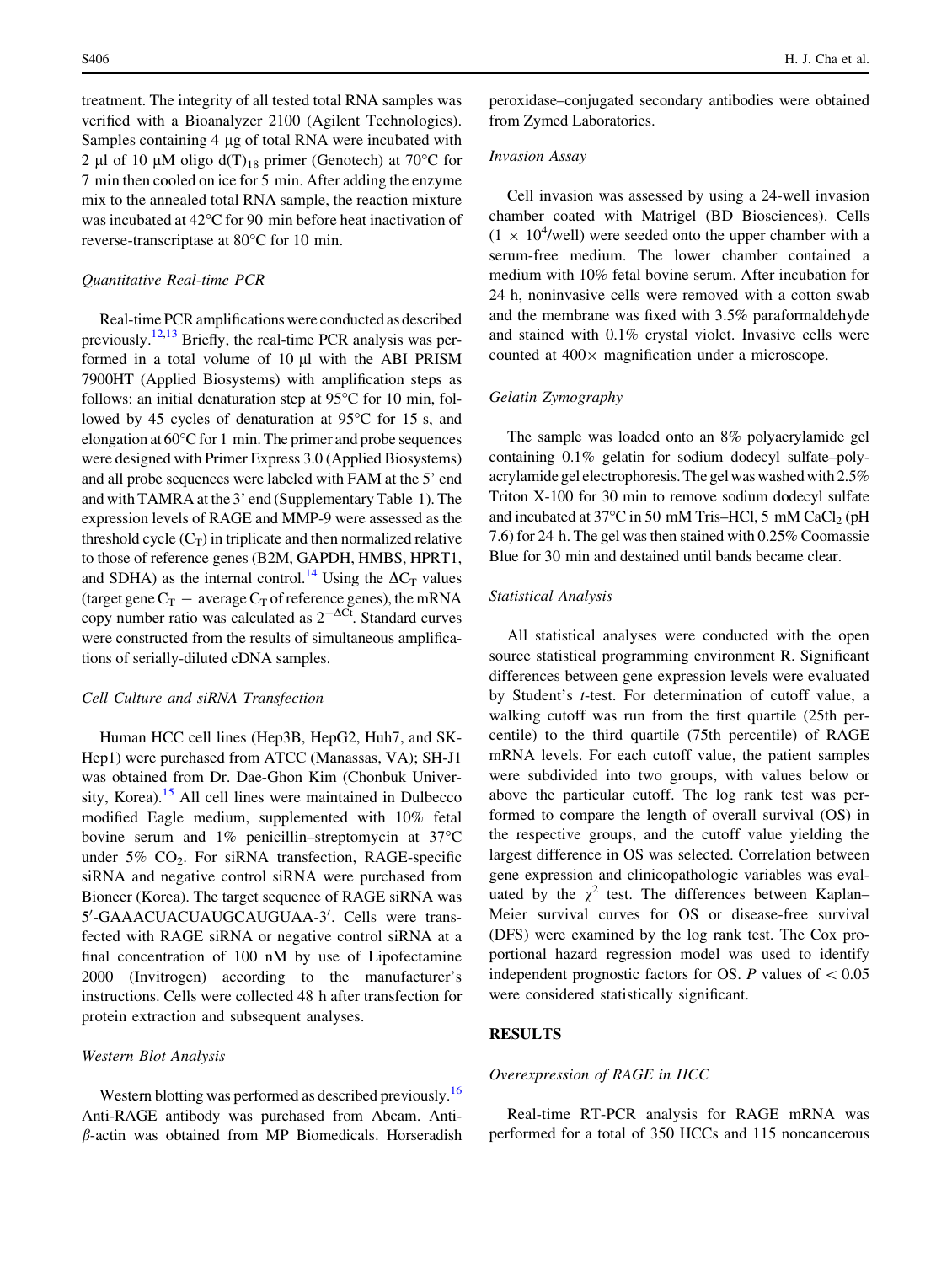hepatic samples derived from 350 HCC patients. The RAGE mRNA levels were measured in triplicate and then normalized relative to the mRNA levels of a set of five reference genes as the internal control.<sup>[14](#page-7-0)</sup> The RAGE mRNA level was significantly higher in HCC than in noncancerous hepatic tissues  $(P < 0.001;$  Fig. 1a), and increased according to tumor stage (stage I vs. III and IV,  $P = 0.012$ ; stage II vs. III and IV,  $P = 0.018$ ; Supplementary Fig. 1a) and tumor differentiation (Edmondson grade I vs. II,  $P = 0.042$ ; Supplementary Fig. 1b). RAGE mRNA levels were significantly higher in tumors with portal vein invasion than in those without it  $(P = 0.029)$ ; Fig. 1b) and tended to be higher in tumors with vascular invasion than in those without it  $(P = 0.055; Fig. 1c)$ .

# Correlation between mRNA levels of RAGE and Clinicopathologic Features

The correlation between mRNA levels of RAGE and major clinicopathologic features was investigated to better understand the significance of RAGE gene expression in HCC. The most statistically significant cutoff value of the RAGE mRNA level was used to discriminate patients with a good prognosis from those with the poor prognosis. A high RAGE mRNA level was correlated with the occurrence of multiple tumors ( $P = 0.021$ ), high alfa-fetoprotein (AFP) level  $(P = 0.042)$ , and advanced tumor stage  $(P = 0.016)$  but not with other clinicopathologic parameters by the  $\chi^2$  test (Table [1](#page-1-0)).

# Impact of mRNA levels of RAGE on OS and DFS

During the follow-up observation period of up to 95.6 months, locoregional recurrence or distant metastases occurred in 209 patients (59.7%) and death was confirmed in 104 patients (29.7%). To assess the prognostic significance of RAGE expression, Kaplan–Meier curves for OS

and DFS were analyzed. At the five-year and seven-year follow-ups, approximately 77% and 66% of the patients with low RAGE expression  $( $0.022$ ; copy number ratio)$ survived, whereas 62% and 51% of the patients with high RAGE expression  $(0.022;$  copy number ratio) survived, respectively (Fig. [2a](#page-4-0)). The log rank test showed that patients with high RAGE mRNA levels had a significantly shorter OS ( $P = 0.029$ ) but no significantly different DFS compared to those with low RAGE mRNA levels (Fig. [2](#page-4-0)b). Subgroup analysis indicated that significant differences in OS time were found between high and low RAGE mRNA groups, based on categorization by the following variables: single tumor ( $P = 0.040$ ; Supplementary Fig. 2a), and high AFP level ( $P = 0.021$ ; Supplementary Fig. 2b).

Univariate Cox regression analysis was conducted to identify important prognostic factors of OS. High RAGE expression ( $P = 0.031$ ) as well as several clinical features were identified as important risk factors for OS (Table [2](#page-4-0)). However, in multivariate Cox analysis, vascular invasion  $(P = 0.0008)$ , large tumor size  $(P = 0.0200)$ , advanced tumor stage ( $P = 0.0037$ ), and Child-Pugh class ( $P =$ 0.0011) were found to be independent poor prognostic factors for OS (Table [2](#page-4-0)).

# Expression of RAGE and Its Effect on Tumor Cell Invasion In Vitro

Endogenous expression levels of RAGE in HCC cell lines were evaluated by real-time RT-PCR and Western blotting. RAGE mRNA expressions were higher in SH-J1 and SK-Hep1 cells than in HepG2, Huh7, and Hep3B cells (Fig. [3a](#page-5-0)). Similar results were obtained at the protein level (Fig. [3b](#page-5-0)). Because the expression of RAGE was higher in SH-J1 and SK-Hep1 cells, which have high invasive phenotypes, than it was in the other three cell types, we investigated whether RAGE could be involved in tumor invasion.<sup>[17](#page-7-0),[18](#page-7-0)</sup> The siRNA-mediated RAGE knockdown was



FIG. 1 Box and whiskers plot for mRNA levels of RAGE as determined by real-time RT-PCR. a NT noncancerous hepatic tissues, T HCC tissues. **b** PV0 no portal vein invasion, PV1 portal vein invasion. c V0 no vascular invasion, V1 vascular invasion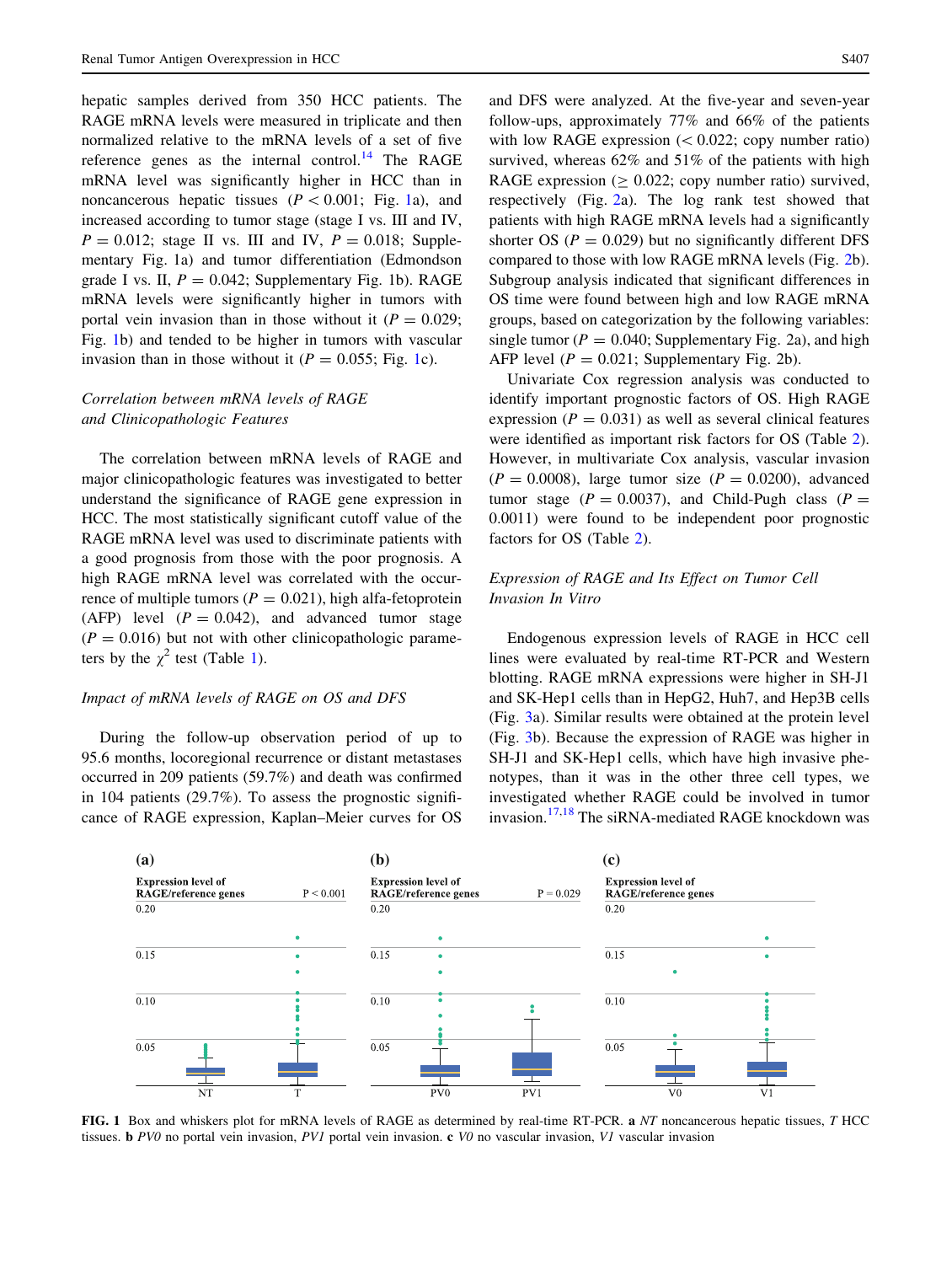<span id="page-4-0"></span>

FIG. 2 Kaplan-Meier curves for OS and DFS. Patients with high RAGE mRNA levels exhibited a significantly shorter OS (a) but no significant difference in DFS (b) compared with those with low RAGE mRNA levels

| <b>TABLE 2</b> Univariate and<br>multivariate Cox regression | Variable                                                                    | OS.                 |                                     |                       |           |
|--------------------------------------------------------------|-----------------------------------------------------------------------------|---------------------|-------------------------------------|-----------------------|-----------|
| analysis for OS                                              |                                                                             | Univariate analysis |                                     | Multivariate analysis |           |
|                                                              |                                                                             | HR (95% CI)         | $P$ value                           | HR (95% CI)           | $P$ value |
|                                                              | Age ( $\leq 55$ y vs. $\geq 55$ y)                                          | $0.77(0.51-1.16)$   | 0.20                                |                       |           |
|                                                              | Sex (male vs. female)                                                       | $0.80(0.49-1.31)$   | 0.38                                |                       |           |
|                                                              | Edmondson grade (I-II vs. III-IV)                                           | $2.12(1.23 - 3.67)$ | 0.007                               | $1.43(0.81 - 2.50)$   | 0.21      |
|                                                              | Hepatitis B virus (absent vs. present)                                      | $1.63(0.97-2.74)$   | 0.066                               |                       |           |
|                                                              | Hepatitis C virus (absent vs. present)                                      | $1.57(0.69-3.59)$   | 0.28                                |                       |           |
|                                                              | AFP level $\left(\frac{100 \text{ ng/ml vs. } 100 \text{ ng/ml}}{2}\right)$ | $2.45(1.64-3.65)$   | $1.1 \times 10^{-5}$                | $1.24(0.80-1.92)$     | 0.33      |
|                                                              | Liver cirrhosis (absent vs. present)                                        | $1.39(0.95-2.05)$   | 0.093                               |                       |           |
|                                                              | Vascular invasion (absent vs. present)                                      | $6.46(3.46-12.1)$   | $5.0 \times 10^{-9}$                | $3.20(1.62 - 6.31)$   | 0.0008    |
|                                                              | Tumor number (single vs. multiple)                                          | $4.29(2.90-6.33)$   | $< 1 \times 10^{-12}$               | $1.47(0.84 - 2.59)$   | 0.18      |
|                                                              | Tumor size ( $\leq$ 5c m vs. $\geq$ 5 cm)                                   | $3.72(2.47-5.61)$   | $3.5 \times 10^{-10}$               | $1.76(1.09-2.83)$     | 0.020     |
|                                                              | Tumor stage (I-II vs. III-IV)                                               | $6.78(4.59-10.0)$   | $\leq$ 1 $\times$ 10 <sup>-12</sup> | $2.46(1.34 - 4.52)$   | 0.0037    |
|                                                              | Child-Pugh class (A vs. B)                                                  | $4.21(1.84 - 9.64)$ | 0.00066                             | $4.26(1.79-10.2)$     | 0.0011    |
| HR hazard ratio, CI confidence<br>interval                   | RAGE (low vs. high)                                                         | $1.56(1.04-2.33)$   | 0.031                               | $1.03(0.68 - 1.57)$   | 0.89      |

efficient in SK-Hep1 cells (Fig. [3](#page-5-0)c). In the cell invasion assay, SK-Hep1 cells treated with RAGE siRNA exhibited a significantly reduced invasive activity compared with those with negative control siRNA ( $P < 0.05$ ; Fig. [3d](#page-5-0)).

# Effects of RAGE Knockdown on the Expression and Activity of MMP-9

To identify the possible role of RAGE during HCC cell invasion, we analyzed the effect of RAGE on the expression and activity of MMP-9. The mRNA level and enzyme activity of MMP-9 were significantly decreased in the cells transfected with RAGE siRNA (Fig. [4a](#page-5-0), b). These in vitro data prompted us to further investigate the correlation between RAGE and MMP-9 expressions in HCC tissues. In the 350 cases of HCC, correlation between RAGE and MMP-9 expressions was positive and significant  $(\rho = 0.18, P < 0.001;$  Spearman's rank correlation). Furthermore, combined analysis of RAGE and MMP-9 expressions (with the median MMP-9 expression as a cutoff value) revealed a statistically significant association with OS of patients ( $P = 0.0066$ ; Supplementary Fig. 3). Sixty patients with high expressions of both RAGE and MMP-9 had significantly shorter OS than 137 patients with low expressions of both RAGE and MMP-9 ( $P =$ 0.00086).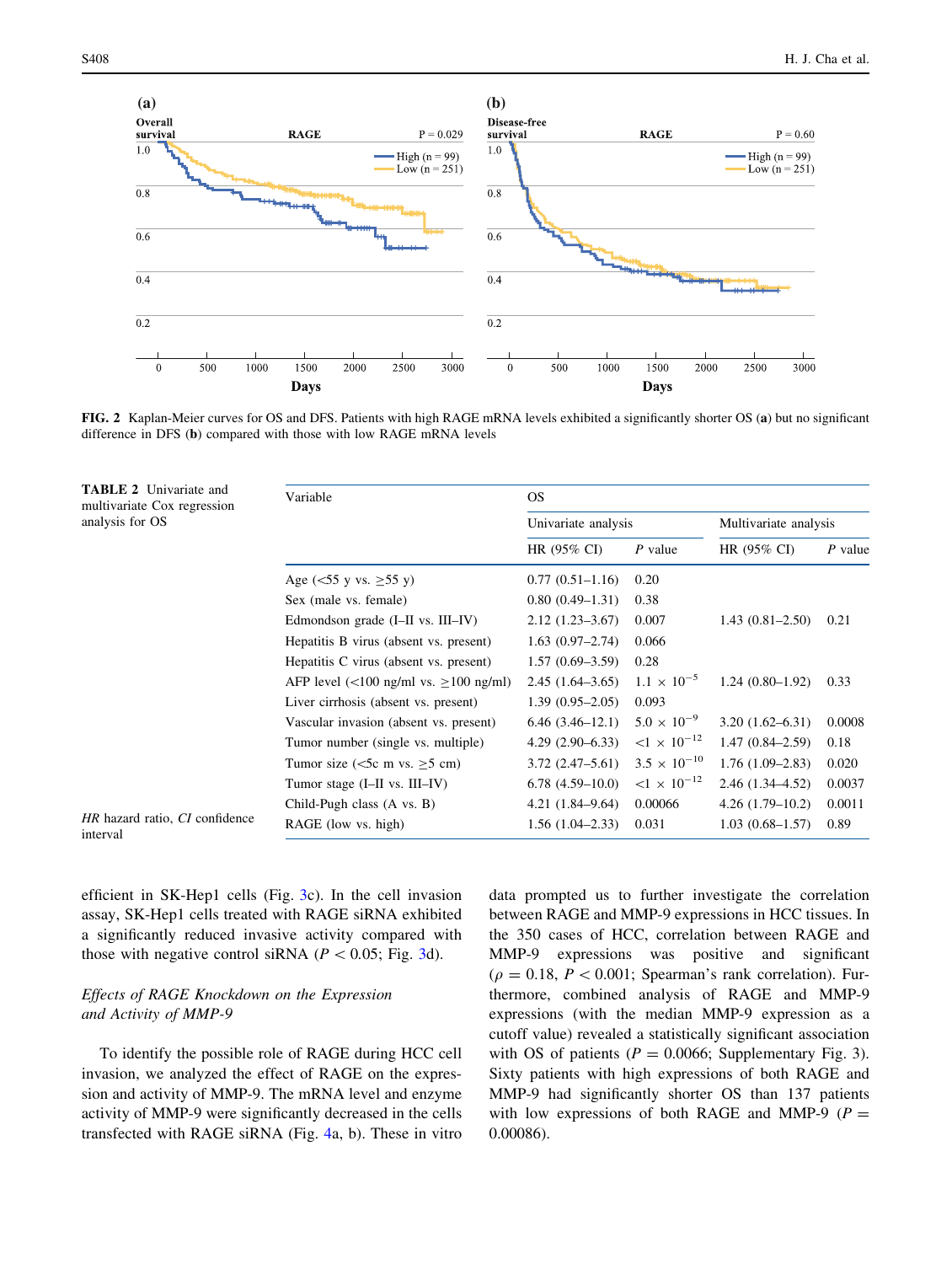<span id="page-5-0"></span>FIG. 3 Effect of the RAGE expression level on the cell invasion of HCC. Endogenous levels of RAGE mRNA and protein in five HCC cell lines were assessed by real-time RT-PCR (a) and Western blot test (b). Both mRNA and protein levels of RAGE in SK-Hep1 and SH-J1 were higher than those of other cell lines. c RAGE siRNA could effectively knock down endogenous RAGE expression in SK-Hep1. d Knockdown of RAGE expression decreased cell invasive ability of SK-Hep1 as determined by the Matrigel invasion assay









## DISCUSSION

In this study, we provide the first evidence that overexpression of RAGE is frequent in HCC and is correlated with multiple tumors, high AFP level, and advanced tumor stage, indicating that RAGE might contribute to metastatic and aggressive phenotypes of HCC. Elevated expression of RAGE was associated with the poor prognosis of patients with HCC. Furthermore, siRNAmediated knockdown of RAGE in SK-Hep1 cells resulted in suppression of invasive potential and inhibition of both expression and activity of MMP-9. Combined analysis of RAGE and MMP-9 identified patients with poor prognosis, suggesting that expression of RAGE together with MMP-9 might be useful for predicting prognosis of HCC patients.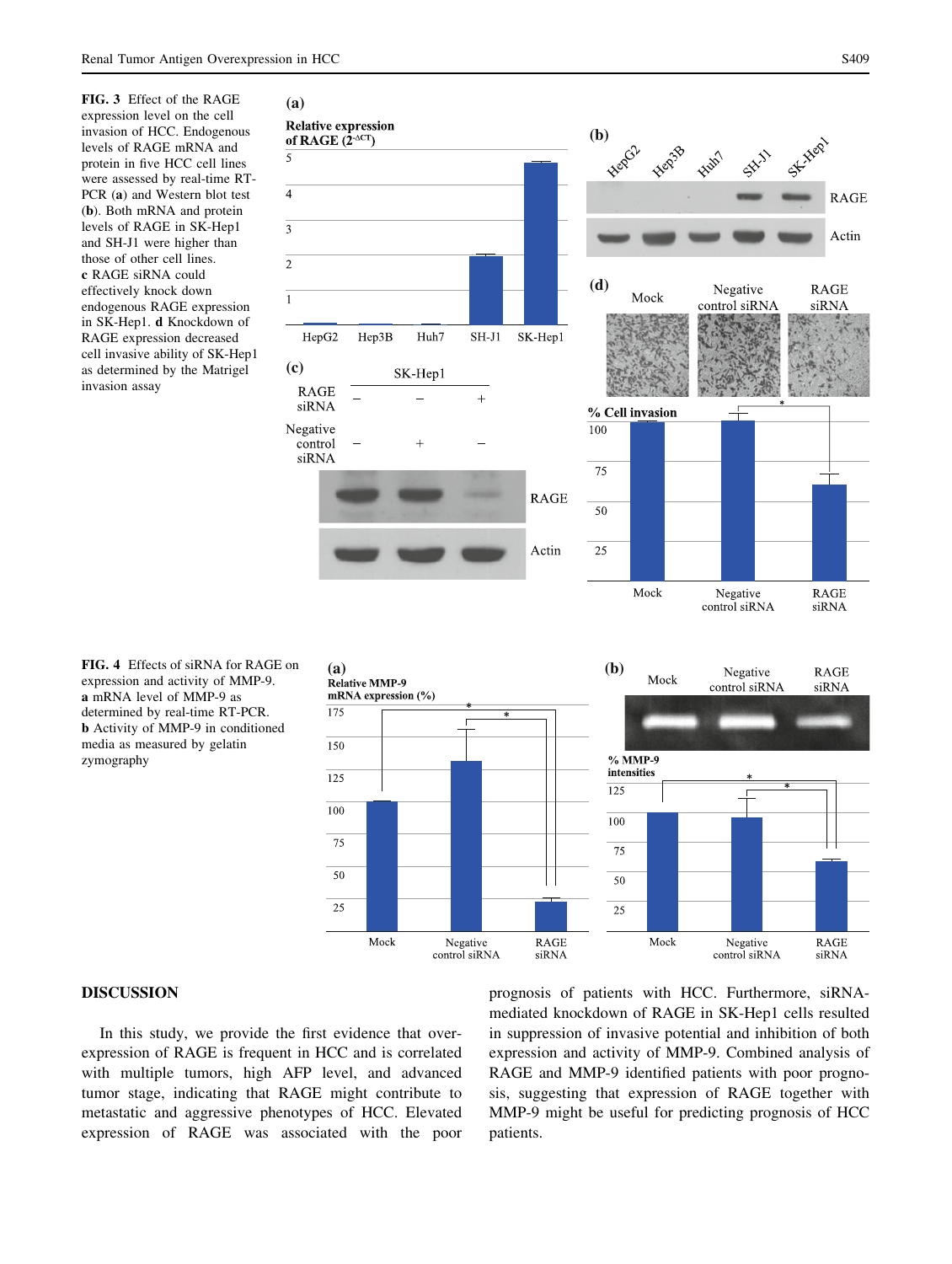<span id="page-6-0"></span>Although various prognostic markers are under investigation for HCC, novel and better prognostic markers are greatly needed.<sup>[19](#page-7-0),[20](#page-7-0)</sup> We examined the relationship between RAGE mRNA level and clinicopathologic characteristics as well as postoperative survival of the patients. RAGE mRNA level in HCC was significantly higher than those in the adjacent noncancerous lesions. HCC patients with high RAGE mRNA levels showed significantly shorter OS than those with low RAGE mRNA levels, although the RAGE mRNA level was not an independent prognostic factor as judged by multivariate survival analysis. We found that the RAGE mRNA level was correlated with high serum AFP levels. Previous studies suggested that high levels of AFP could be associated with metastasis and poor survival in patients with HCC.<sup>[21,22](#page-7-0)</sup> Our data suggest that the overexpression of RAGE may be correlated with a metastatic phenotype and poor prognosis of HCC.

Metastasis and postsurgical recurrence are major causes of death and poor clinical outcomes in patients with HCC.<sup>4,[23](#page-7-0),[24](#page-7-0)</sup> Cell invasion through the basement membrane is considered to be a critical step in the metastasis of HCC.<sup>[25](#page-7-0)</sup> Therefore, we performed a reconstituted basement membrane invasion assay in vitro. Inhibition of RAGE by siRNA resulted in decreased invasion of SK-Hep1 cells, suggesting that RAGE could be a positive regulator of cellular invasion. Consistent with these findings, mRNA and protein levels of RAGE were elevated in SK-Hep1 and SH-J1, which are highly invasive HCC cell lines. Furthermore, HCC tissues with portal vein invasion showed significantly higher level of the RAGE expression than those without portal vein invasion, and HCCs with vascular invasion tended to show higher levels of RAGE than those without vascular invasion. Vascular invasion, especially portal vein invasion, is a significant predictor of intrahe-patic metastasis and poor prognosis of HCC.<sup>[26](#page-7-0),[27](#page-7-0)</sup> On the basis of our in vitro and clinical data, we suggest that the overexpression of RAGE should be an important factor related to the invasive potential of HCC and to poor clinical outcome.

MMP-9 has been shown to be important in the invasion of malignant tumors by degrading the extracellular matrix and the basement membrane. $28$  Consistent with these findings, several studies showed that MMP-9 was highly expressed in HCC with invasive potential and might be involved in progression and invasion of HCC.<sup>[29,30](#page-7-0)</sup> In addition, elevated plasma levels of MMP-9 were observed in HCC patients with portal vein invasion. $31$  We observed that the siRNA-mediated RAGE knockdown in HCC cells decreased both mRNA level and enzymatic activity of MMP-9. Our results suggest the potential involvement of RAGE in regulating the expression of MMP-9. Consistent with in vitro findings, we found a positive correlation between RAGE and MMP-9 expressions in the clinical

specimens of HCC. More importantly, combined analysis of RAGE and MMP-9 expressions could identify patients with poor prognosis. Taken together, our data indicate that RAGE can regulate the invasive potential of HCC, at least in part, by modulating MMP-9.

In conclusion, our study demonstrated overexpression of RAGE in HCC and its correlation with poor prognosis and aggressive clinicopathologic features of HCC. Moreover, downregulation of RAGE reduced the invasiveness of HCC cells by regulating the expression and activity of MMP-9. RAGE, especially in combination with MMP-9, merits further study as a prognostic marker and a novel therapeutic target for HCC.

ACKNOWLEDGMENT This research was financially supported by the Ministry of Education, Science and Technology and Korea Institute for Advancement of Technology through the Human Resource Training Project for Regional Innovation and by grant 10024733 of the Ministry of Knowledge and Economy of Korea. We thank Dr. D.-G. Kim for providing SH-J1 cells.

# **REFERENCES**

- 1. Parkin DM, Bray F, Ferlay J, Pisani P. Global cancer statistics, 2002. CA Cancer J Clin. 2005;55:74–108.
- 2. Bosch FX, Ribes J, Diaz M, Cleries R. Primary liver cancer: worldwide incidence and trends. Gastroenterology. 2004;127:S5– S16.
- 3. Zhu AX. Systemic therapy of advanced hepatocellular carcinoma: how hopeful should we be? Oncologist. 2006;11:790–800.
- 4. Poon RT, Fan ST, Ng IO, Lo CM, Liu CL, Wong J. Different risk factors and prognosis for early and late intrahepatic recurrence after resection of hepatocellular carcinoma. Cancer. 2000;89: 500–7.
- 5. Llovet JM, Schwartz M, Mazzaferro V. Resection and liver transplantation for hepatocellular carcinoma. Semin Liver Dis. 2005;25:181–200.
- 6. Gaugler B, Brouwenstijn N, Vantomme V, et al. A new gene coding for an antigen recognized by autologous cytolytic T lymphocytes on a human renal carcinoma. Immunogenetics. 1996;44:323–30.
- 7. Miyata Y, Akashi M, Nishida E. Molecular cloning and characterization of a novel member of the MAP kinase superfamily. Genes Cells. 1999;4:299–309.
- 8. Oehlrich N, Devitt G, Linnebacher M, et al. Generation of RAGE-1 and MAGE-9 peptide-specific cytotoxic T-lymphocyte lines for transfer in patients with renal cell carcinoma. Int J Cancer. 2005;117:256–64.
- 9. Guinn BA, Gilkes AF, Woodward E, et al. Microarray analysis of tumour antigen expression in presentation acute myeloid leukaemia. Biochem Biophys Res Commun. 2005;333:703–13.
- 10. Sigalotti L, Coral S, Altomonte M, et al. Cancer testis antigens expression in mesothelioma: role of DNA methylation and bioimmunotherapeutic implications. Br J Cancer. 2002;86:979–82.
- 11. Edmondson HA, Steiner PE. Primary carcinoma of the liver: a study of 100 cases among 48,900 necropsies. Cancer. 1954;7: 462–503.
- 12. Kim J, Hong SJ, Lim EK, et al. Expression of nicotinamide N-methyltransferase in hepatocellular carcinoma is associated with poor prognosis. J Exp Clin Cancer Res. 2009;28:20.
- 13. Kwon JH, Kim J, Park JY, et al. Overexpression of highmobility group box 2 is associated with tumor aggressiveness and